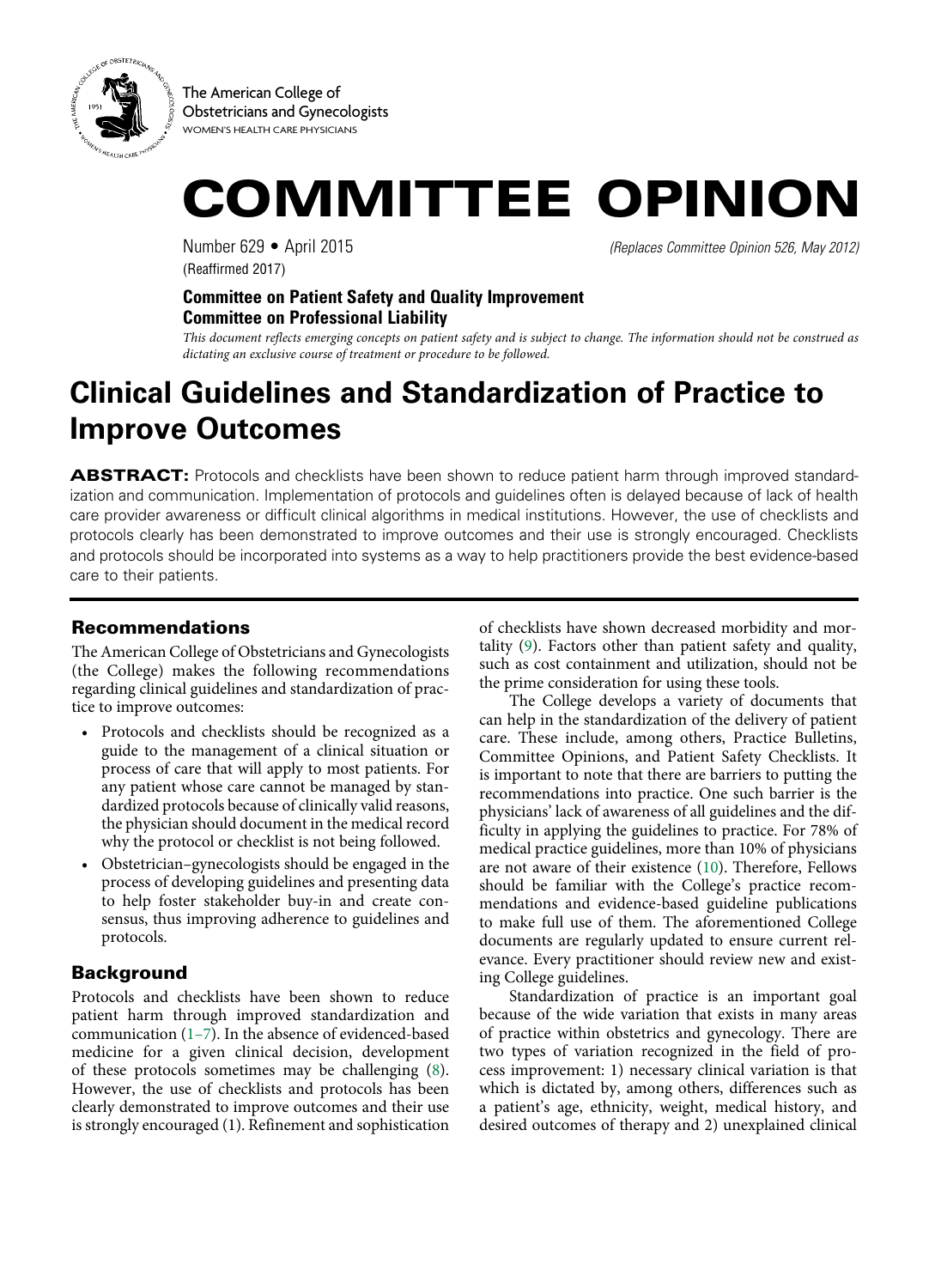variation is that which is not accounted for by any of these things. Variation in processes of care is problematic because it may lead to increased rates of error. Performing critical tasks the same way every time can reduce the kind of errors that all human beings are subject to, especially when fatigue is a factor and in stressful environments such as the labor and delivery suite or operating room. Elimination of variation in processes has been a cornerstone of improved performance and reliability over the past several decades in commercial aviation, military flight operations, and the nuclear energy industry. In health care, a similar level of success has been achieved in the field of anesthesia, where adverse events have been significantly reduced over the past 25 years through standardization of patient monitoring, dispensing of inhaled gases, and medication administration. In obstetrics, standardization of antenatal testing for group B streptococci, combined with standardized antibiotic prophylaxis, has resulted in a marked reduction in the incidence of neonatal group B streptococcal infection. Similarly, standardization of any process of care through the use of protocols and checklists can be expected to achieve a similar reduction in harmful events.

Protocols and checklists should be recognized as a guide to the management of a clinical situation or process of care that will apply to most patients. Randomized controlled trials alone are not necessary to provide evidence that one particular method of approaching a clinical situation is preferable to others before adopting a protocol or algorithm in a clinical setting. In fact, input based on multiple team members in an effort to achieve optimal results, using standardization, will often yield improved results. Further, unless one approach to care has been demonstrated to be superior to others through clinical trials, it may not be necessary to demonstrate the superiority of one specific approach over others that are likely to be equivalent. According to one study, "the adoption by the clinical care team of one appropriate specific management plan will, by virtue of standardization alone, yield results superior to those achieved by random application of several individually equivalent approaches. This is particularly true at the facility level" [\(11\)](#page-2-4).

<span id="page-1-0"></span>For any patient whose care cannot be managed by standardized protocols because of clinically valid reasons, the physician should document in the medical record why the protocol or checklist is not being followed. A practitioner should always be able to explain and document clearly the rationale for deviation from any recommended practice. As stated in the College's publication *Quality and Safety in Women's Health Care*, "once the protocol has been finalized, staff should be reminded that they may deviate from the protocol as long as the record reflects awareness of the protocol and documents the rationale and reasoning for not following it" ([12](#page-2-5)).

<span id="page-1-1"></span>It is imperative that obstetrician–gynecologists take the lead in designing and collaboratively implementing standardized protocols and checklists for their practices

<span id="page-1-2"></span>in the hospital and the office setting. If physicians are not actively engaged in defining the process, it may be imposed on them from external sources, such as governmental organizations and health insurance companies. If externally crafted, the process and requirements may or may not be evidence-based or appropriate. This illustrates why it is even more important that obstetric and gynecologic practitioners—the leaders in women's health create and follow their own protocols instead of following orders from outside parties on how to practice medicine or being driven by payor incentives ([13](#page-2-6)). For example, the College, in collaboration with other specialty societies, has strongly cautioned against legislative intrusion into clinical decision making [\(14\)](#page-2-7). The motivation and intent for any protocol or checklist should be to ensure high quality, safe and, when possible, evidence-based practice. Although not driven by economics, standardization often will result in significant economic savings. When standardized care is used, quality increases, variation decreases, and cost decreases (8, [15–18](#page-2-8)).

<span id="page-1-4"></span><span id="page-1-3"></span>The process to develop protocols must be collaborative, inclusive, and multidisciplinary, and should include hospital administration working with and supporting physicians, nurses, patient advocates, and other staff members. When checklists or protocols are developed at a national level, it is often advisable to adapt them to individual practice settings. Local practice conditions should be taken into account when these tools are introduced in any institution. It is important that physicians are informed whenever checklists or protocols are to be initiated. Encouraging input from physicians in the review and distribution of checklists and protocols will help foster buy-in from physicians for their use. Procedures should be in place for notifying and training all practitioners whenever the use of these tools is to be implemented.

Finally, there is some support for the concept that improved patient safety has a positive effect on liability. A study investigating California patient safety and medical liability data from 2001 to 2005 analyzed the relationship between changes in the frequency of potential adverse safety events and malpractice claims during that period. The study showed a highly significant correlation between the frequency of adverse events and malpractice claims. However, the study did recognize that a number of factors influence malpractice claims, including patient–provider communication and the liability climate. Therefore, it is hard to clearly demonstrate that guideline implementation is solely responsible for the relationship between improvement in safety outcomes and a decrease in liability. Nonetheless, the association is very important and improvement in patient safety increases the quality of care provided ([19](#page-2-9)).

#### <span id="page-1-5"></span>**Conclusions**

Obstetrician–gynecologists are committed to continuously improving safety in the care of their patients. Adverse outcomes often occur because of system deficiencies or